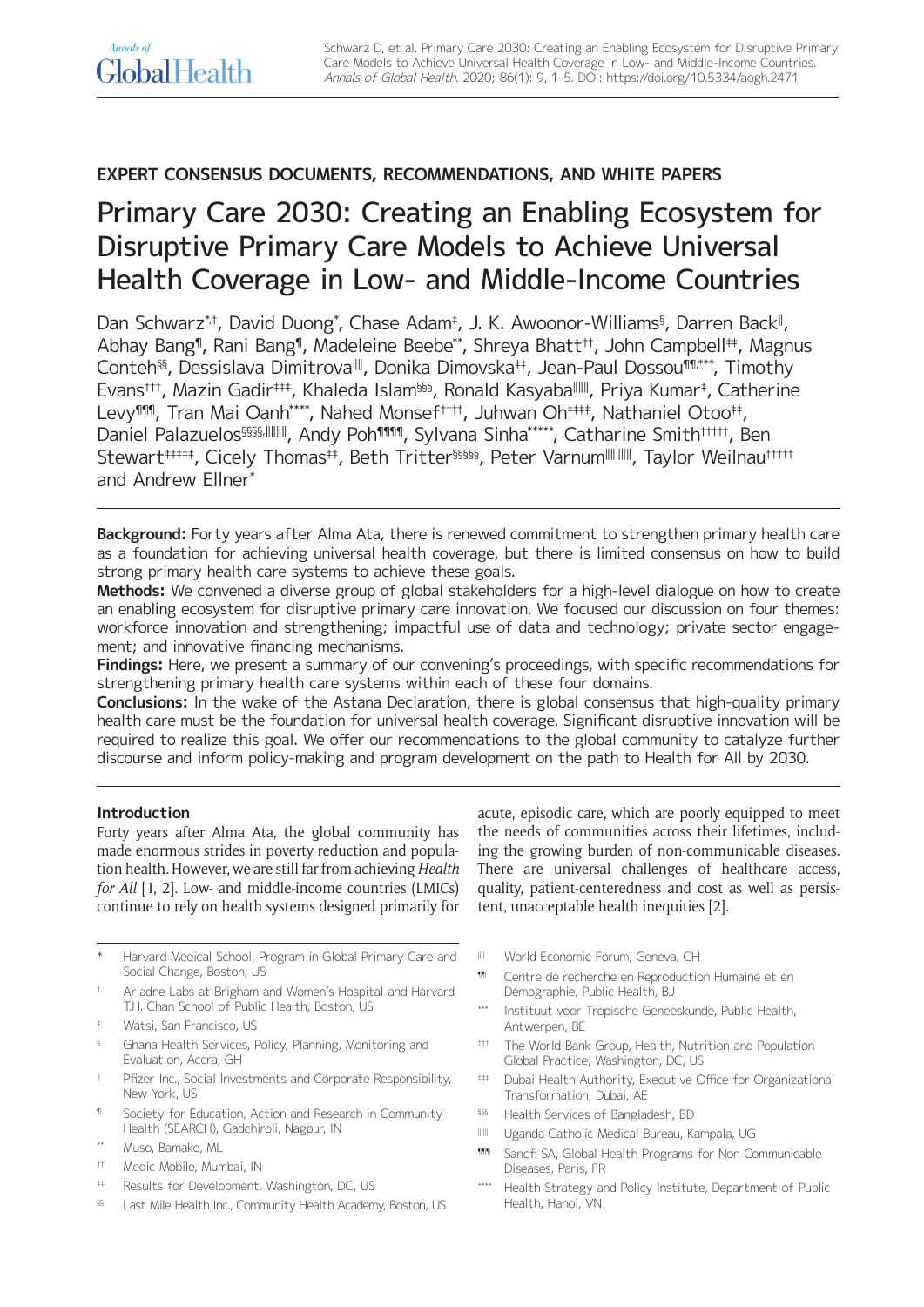Our communities' renewed commitment to primary health care (PHC) as the foundation for universal health coverage (UHC), ratified by the Astana Declaration [1], presents an imperative to reflect on past failings, current challenges, and future opportunities. Macro-economic strategies favoring privatization of public services along with loss of vision and political commitment to Alma Ata during the 1980s were associated with a retreat to selective primary health care and disease-specific vertical strategies as the core approach to improving health for LMICs. Consequently, an implementation gap between ambitious vision and operationalization widened in the ensuing decades [3]. There have been some promising exemplars during the time period from Alma Alta to Astana, including Cuba's community-oriented primary health care system [4, 5], Brazil's family medicine programs [6], and large-scale community health worker programs such as Pakistan's Lady Health Workers [7] and India's Anganwadi workers [8]. With that being said, while the last half-century has seen immense growth in biomedical discovery for preventing, diagnosing and treating disease, there has been comparatively little innovation in our systems of health care delivery to spread these advances to improve access and quality of care and more equitable health outcomes.

To catalyze new thinking and innovation at this critical moment, the Harvard Medical School Program in Global Primary Care and Social Change, in partnership with Results for Development and the World Economic Forum, convened a group of diverse stakeholders for a high-level dialogue entitled *Primary Care 2030*. We aimed to identify priorities and forge new alliances across diverse stakeholders in order to foster an enabling ecosystem for disruptive innovations in primary care. Here, we summarize our convening, adding to the global discourse of how to achieve UHC by 2030. Full proceedings are accessible at [https://](https://primarycare.hms.harvard.edu/sites/g/files/mcu856/files/assets/Proceedings.pdf) [primarycare.hms.harvard.edu/sites/g/files/mcu856/](https://primarycare.hms.harvard.edu/sites/g/files/mcu856/files/assets/Proceedings.pdf) [files/assets/Proceedings.pdf](https://primarycare.hms.harvard.edu/sites/g/files/mcu856/files/assets/Proceedings.pdf).

### **An enabling ecosystem for primary care innovation**

In the natural sciences, an ecosystem is a network of organisms with interdependent relationships between each other and the environment. Extrapolated to health care, a health ecosystem consists of a diverse group of stakeholders, including governments, private sector entities, civil society, health professionals, patients, and community members, working together to improve health. For our convening, we brought together a group of global stakeholders to catalyze innovative thinking across these interdependent relationships. We focused our discussion

- $# # #$  Seoul National University College of Medicine, JW LEE Center for Global Medicine, Seoul, KR
- §§§§§ Harvard Medical School, Department of Global Health and Social Medicine, Boston, US
- ‖‖‖‖ Partners In Health, Boston, US
- **11111** United Arab Emirates Prime Minister's Office, Dubai, AE

on four themes: workforce innovation and strengthening; impactful use of data and technology; private sector engagement; and innovative financing mechanisms.

# **Workforce innovation and strengthening**

LMIC health workforces struggle with shortages, inappropriate design, and insufficient support to meet the needs of the communities they serve [9]. Simply adding more health workers will not suffice; the workforce, from development to deployment, needs to be re-designed and professionalized, supported by strong and effective supervision, and appropriately compensated. As above, some historical examples of compelling programs from Cuba, Brazil, Pakistan, India, and other countries provide insights for future improvement and innovation.

During our convening, we agreed that team-based approaches, inclusive of cadres such as mid-level practitioners [10] and community health workers [2, 11] with patients and their families actively engaged in healthcare delivery, will play a central role in scaling quality, patient-centered primary care services. Allied health professionals, such as health coaches, social workers, and patient navigators are also critical to the effectiveness of multidisciplinary teams [12]. Workforce strategies dependent upon physicians, or strategies that fail to create and enforce accountability, will continue to struggle to address the myriad access and quality challenges, especially on the front lines of care delivery.

#### **Data and technology for quality and scale**

Despite present challenges, society's digital transformation is a key opportunity for paradigmatic shifts in the scalability, safety, and quality necessary for UHC by 2030. Many LMICs still struggle with fundamental data capacity such as civil registration and vital statistics, significantly limiting their ability to provide quality primary care across patients' lifetimes [13]. Transitioning from analog, paper registry systems to secure, interoperable digital records will enable longitudinal access to patients' data across facility and community settings.

Coupling digital records with mobile applications used by patients and providers can augment data availability in real-time, enabling proactive care partnerships between patients and provider teams [14]. The adoption of usercentric technologies, including automated algorithmic clinical decision support and tools for real-time communication between patients and care teams, can help to scale quality primary care delivery, even in areas struggling with workforce shortages and other access barriers.

Several policy priorities emerged from our discussions of how to foster technology-enabled, team-based

- ††††† Harvard Medical School, Center for Primary Care, Boston, US
- ‡‡‡‡‡ F Hoffmann-La Roche AG, Foundation Medicine, Basel, CH
- §§§§§ Primary Health Care Performance Initiative, Washington, DC, US
- ‖‖‖‖‖ World Economic Forum, Global Health and Healthcare, Geneva, CH
- Corresponding author: Dan Schwarz, MD, MPH [\(dkschwarz@ariadnelabs.org](mailto:dkschwarz@ariadnelabs.org))

<sup>††††</sup> Dubai Health Authority, Department of Health Affairs, Dubai, AE

<sup>\*\*\*\*\*</sup> Praava Health, BD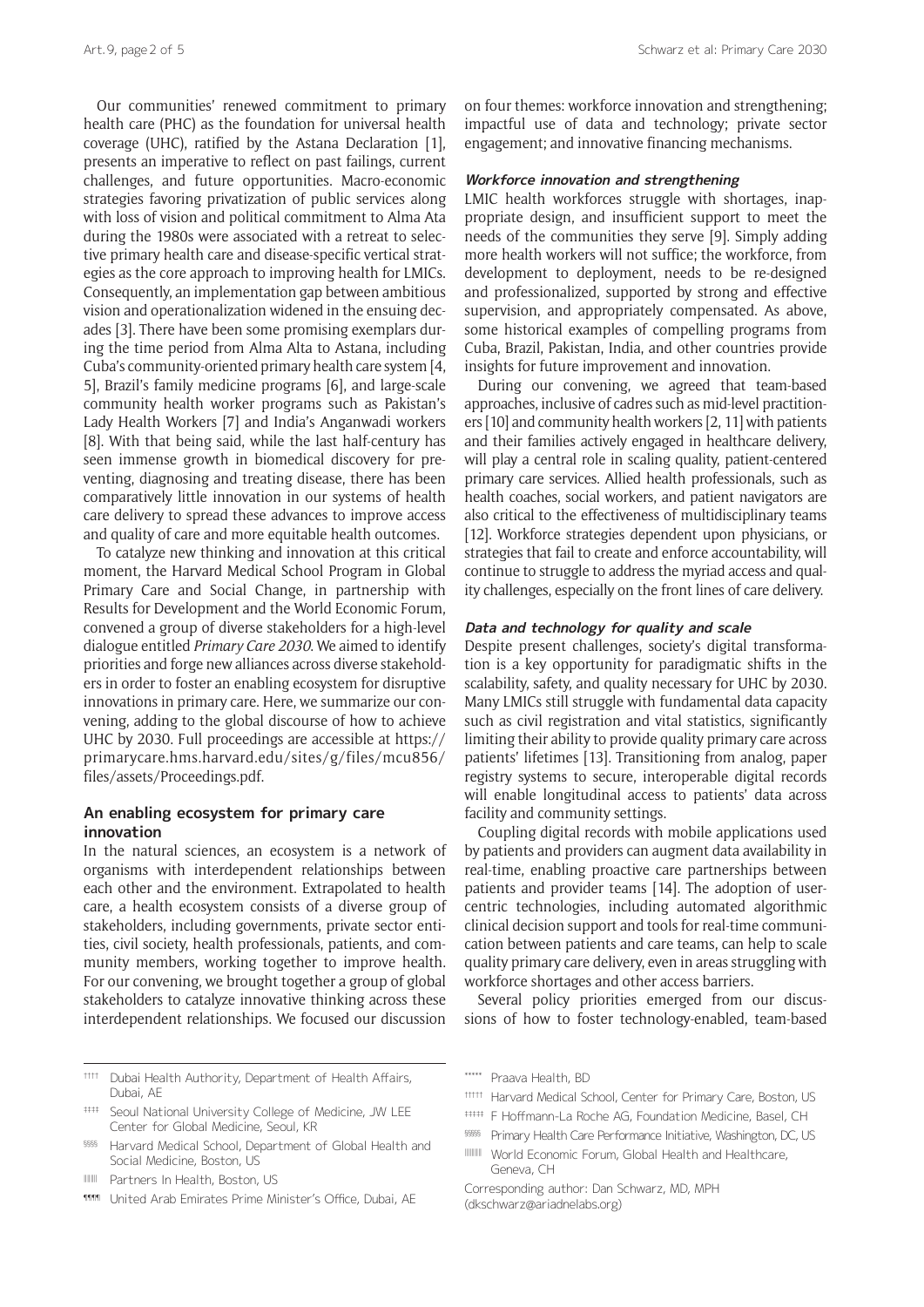approaches to primary care. Firstly, there is a critical need for user-centered, open-source technology innovations with defined standards for data structure, security, and regulations that ensure interoperability, while simultaneously preserving patients' rights to privacy and data ownership. Secondly, stakeholders must align around universal metrics for measuring the performance of primary care systems, such as those developed by the Primary Healthcare Performance Initiative ([https://improvingphc.](https://improvingphc.org/) [org/\)](https://improvingphc.org/). Thirdly, we must standardize methods for evaluating innovations in primary care service delivery, ensuring that such evaluations receive funding priority on par with biomedical research. Finally, we must take advantage of the opportunities that real-time data availability offers, developing stronger data feedback loops and enabling rapid learning and improvement at the frontlines of care. This includes improvements in health workforce management, surveillance of disease burdens, and predictive planning for supply chains, among other opportunities.

#### **Meaningful engagement with private sector entities**

Historically, much of the global discourse has championed public sector health service delivery in LMICs so as to build equitable health systems that can reach the most vulnerable. It is increasingly clear that UHC will require a more strategic engagement with the private sector [15]. Our conversations focused on how to cultivate trusting, impactful relationships between governments, non-government organizations, multilateral organizations, academia, and private businesses, to optimize equitable care delivery for patients and communities.

We agreed that the private sector must have a role in both innovation and direct service delivery. Governments historically struggle to catalyze research and development, while the private sector has bandwidth and resources to test and identify innovative best practices, including new service delivery processes, technologies, diagnostics, and medications. Working together, governments can collaborate with private sector actors to co-create products and services, accelerating their deployment and adoption at scale. To achieve this, governments need to develop national plans that provide consistent, predictable data regarding country demand, such that private sector entities can plan investments and contributions accordingly.

As service providers, private entities deliver health care services in areas throughout LMICs, including in remote, rural areas, where public sector services are limited in access and quality [16]. By working formally through public-private partnership models, governments and private entities can harness the benefits of both private and public sector service delivery. In doing so, governments can maintain strategic focus on core competencies of regulating and performance monitoring to ensure quality and equitable access.

#### **Innovative financing mechanisms for universal health coverage**

We were particularly concerned with the financing and purchasing mechanisms of the public sector, which have historically posed significant barriers to innovation and quality service delivery, especially within the most impoverished and marginalized populations. We agreed that a major shift in financing from fragmented disease-specific mechanisms [3] to a more federated, equitable and efficient financing based on prepayment, pooling, and strategic purchasing, is a critical step for all countries on the path to UHC [17]. Working closely with the private sector, purchasing mechanisms within countries should be strengthened with strategic frameworks, using technology for predictive analysis of supplies, minimizing stock-outs, and maximizing access. Furthermore, transitioning toward health financing schemes that ensure financial protection and reward preventative care will be necessary to incentivize value-based integrated service delivery for all populations. This may require new capacities and legislation to enable strategic and value-based purchasing.

Furthermore, it is important to recognize that many governments have not historically had the autonomy or agency to determine their own financing and purchasing mechanisms, which have often been driven by the agendas of multilateral organizations, development banks, and non-governmental organizations. Accordingly, our group emphasized the importance of these international entities aligning amongst themselves with greater clarity on how development assistance for health can contribute more effectively to greater mobilization and better use of domestic financing, meeting the needs of local populations [18].

#### **Limitations**

We brought together a diverse group of global stakeholders for a high-level dialogue on how to create an enabling ecosystem for disruptive primary care innovation. However, this was by no means representative of all stakeholders as key groups including patient representative groups, diversity in geographical distribution, and global south academic institutions were not present. Additionally, the *"private sector"* in our convening predominately represents multinational corporations (MNC), rather than private sector service delivery providers, which exist in many LMICs. Given the limited scope of the private sector representation in our convening, we did not discuss the "private sector-ization" of health care services; rather, we focused on how public-private partnerships in the form of how MNCs can meaningfully contribute to the national or sub-national PHC agenda, aligning objectives, strategies and shared indicators for success. The summary from our convening is not intended to be representative of all global voices, but rather, offer a concise perspective from some engaged voices.

#### **Conclusion**

Much has changed in global health since Alma Ata in 1978. While we celebrate advances, we must acknowledge our shortfalls and the challenges ahead as we strive for UHC by 2030. Today, the global burden of disease is changing, health inequities are glaring, and past strategies will be insufficient for overcoming the significant barriers in our path. What has not changed, however, is the clarion vision of PHC as the basis for quality health service delivery, and its critical role in achieving UHC.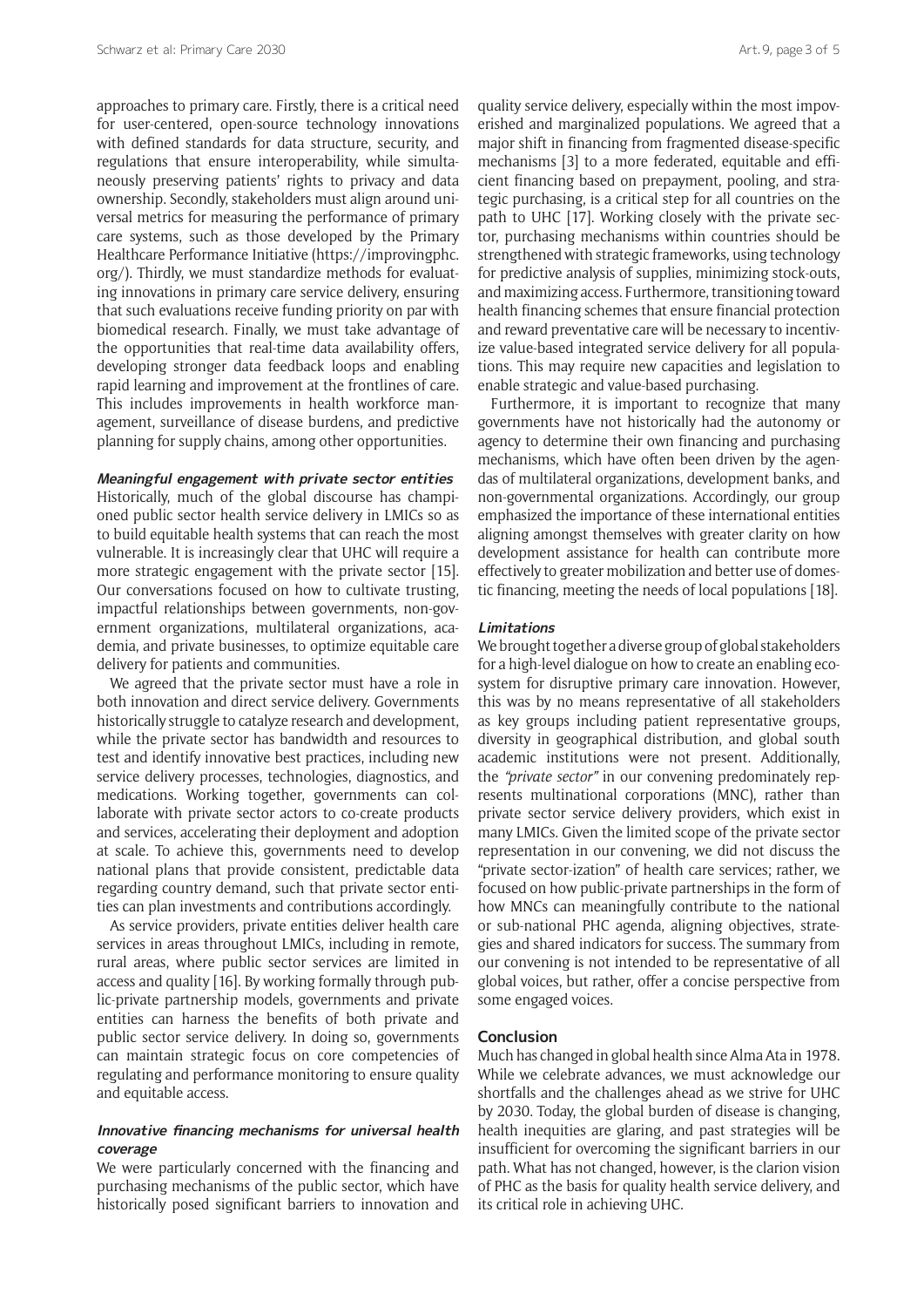In this historic moment, we have summarized the insights of our convening, to catalyze further discourse. We firmly believe that UHC by 2030 is achievable, and that strong, technology-enabled, team-based PHC will be the foundation. It is time for a new visionary strategy that appropriately leverages past lessons, coupled with current opportunities, to advance primary care and finally achieve *Health for All*.

#### **Acknowledgements**

All authors of this manuscript would like to thank all of the participants in the Primary Care 2030 Meeting for their expertise and contribution to these findings. A special thanks to Jennifer S. Puccetti, Dr. Salmaan Keshavjee, and Dr. Nasreen Adamjee of the Harvard Medical School (HMS) Department of Global Health and Social Medicine for their support and contributions. Finally, we would like to thank the Harvard Medical School Center for Global Health Delivery in Dubai and their team for hosting this meeting.

#### **Competing Interests**

Darren Back declares a conflict of interest of being employed by the pharmaceutical company Pfizer Inc. No other authors have conflicts of interest to disclose.

#### **Author Contributions**

Dan Schwarz and David Duong are joint-first authors who contributed equally. All authors had access to the data and a role in writing the manuscript.

#### **References**

- 1. **World Health Organization.** Declaration of Astana. 2018. [https://www.who.int/docs/default](https://www.who.int/docs/default-source/primary-health/declaration/gcphc-declaration.pdf)[source/primary-health/declaration/gcphc-declara](https://www.who.int/docs/default-source/primary-health/declaration/gcphc-declaration.pdf)[tion.pdf](https://www.who.int/docs/default-source/primary-health/declaration/gcphc-declaration.pdf). Accessed November 26, 2018.
- 2. **Bloom DE, Khoury A, Subbaraman R.** The promise and peril of universal health care. *Science*. 2018; 361(6404): eaat9644. DOI: [https://doi.](https://doi.org/10.1126/science.aat9644) [org/10.1126/science.aat9644](https://doi.org/10.1126/science.aat9644)
- 3. **Bitton A, Ratcliffe HL, Veillard JH,** et al. Primary health care as a foundation for strengthening health systems in low- and middle-income countries. *J Gen Intern Med*. 2016: 1–6. DOI: [https://doi.](https://doi.org/10.1007/s11606-016-3898-5) [org/10.1007/s11606-016-3898-5](https://doi.org/10.1007/s11606-016-3898-5)
- 4. **Bhardwaj N, Skinner D.** Primary care in Cuba: Considerations for the US. *J Health Care Poor and Under*. 2019; 30(2): 456–67. DOI: [https://doi.org/10.1353/](https://doi.org/10.1353/hpu.2019.0041) [hpu.2019.0041](https://doi.org/10.1353/hpu.2019.0041)
- 5. **Dresang LT, Brebrick L, Murray D, Shallue A, Sullivan-Vedder L.** Family medicine in Cuba: Community-oriented primary care and complementary and alternative medicine. *J Am Board Fam Pract*. 2005 Jul 1; 18(4): 297–303. DOI: [https://doi.](https://doi.org/10.3122/jabfm.18.4.297) [org/10.3122/jabfm.18.4.297](https://doi.org/10.3122/jabfm.18.4.297)
- 6. **Castro MC, Massuda A, Almeida G,** et al. Brazil's unified health system: The first 30 years and prospects for the future. *The Lancet*. 2019 Jul 27; 394(10195): 345–56. DOI: [https://doi.org/10.1016/](https://doi.org/10.1016/S0140-6736(19)31243-7) [S0140-6736\(19\)31243-7](https://doi.org/10.1016/S0140-6736(19)31243-7)
- 7. **Salam RA, Qureshi RN, Sheikh S,** et al. Potential for task-sharing to lady health workers for identification and emergency management of pre-eclampsia at community level in Pakistan. *Reproductive Health*. 2016 Sep; 13(2): 107. DOI: [https://doi.org/10.1186/](https://doi.org/10.1186/s12978-016-0214-0) [s12978-016-0214-0](https://doi.org/10.1186/s12978-016-0214-0)
- 8. **John A, Newton-Lewis T, Srinivasan S.** Means, motives and opportunity: Determinants of community health worker performance. *BMJ Global Health*. 2019 Oct 1; 4(5): e001790. DOI: [https://doi.](https://doi.org/10.1136/bmjgh-2019-001790) [org/10.1136/bmjgh-2019-001790](https://doi.org/10.1136/bmjgh-2019-001790)
- 9. **World Health Organization (WHO).** Global strategy on human resources for health: Workforce 2030. 2016. [http://www.who.int/hrh/resources/](http://www.who.int/hrh/resources/pub_globstrathrh-2030/en/) [pub\\_globstrathrh-2030/en/.](http://www.who.int/hrh/resources/pub_globstrathrh-2030/en/) Accessed July 8, 2017.
- 10. **World Health Organization (WHO).** Mid-level health workers for delivery of essential health services. 2013. [http://www.who.int/workforceal](http://www.who.int/workforcealliance/knowledge/resources/mlp2013/en/)[liance/knowledge/resources/mlp2013/en/.](http://www.who.int/workforcealliance/knowledge/resources/mlp2013/en/) Accessed July 8, 2017.
- 11. **Scott K, Beckham S, Gross M,** et al. What do we know about community-based health worker programs? A systematic review of existing reviews on community health workers. *Hum Resour Health*. 2018; 16(39): 1–17. DOI: [https://doi.org/10.1186/](https://doi.org/10.1186/s12960-018-0304-x) [s12960-018-0304-x](https://doi.org/10.1186/s12960-018-0304-x)
- 12. **Bitton A, Veillard JH, Basu L, Ratcliffe HL, Schwarz D, Hirschhorn LR.** The 5S-5M-5C schematic: Transforming primary care inputs to outcomes in low-income and middle-income countries. *BMJ Glob Heal*. 2018; 3(Suppl 3): e001020. DOI: <https://doi.org/10.1136/bmjgh-2018-001020>
- 13. **Williams F, Boren SA.** The role of the electronic medical record (EMR) in care delivery development in developing countries: A systematic review. *Inform Prim Care*; 2008. DOI: [https://doi.org/10.1016/j.](https://doi.org/10.1016/j.ijinfomgt.2008.01.016) [ijinfomgt.2008.01.016](https://doi.org/10.1016/j.ijinfomgt.2008.01.016)
- 14. **World Health Organization (WHO).** Classification of digital health interventions v1.0. 2018. [http://www.who.int/reproductivehealth/publica](http://www.who.int/reproductivehealth/publications/mhealth/classification-digital-health-interventions/en/)[tions/mhealth/classification-digital-health-inter](http://www.who.int/reproductivehealth/publications/mhealth/classification-digital-health-interventions/en/)[ventions/en/.](http://www.who.int/reproductivehealth/publications/mhealth/classification-digital-health-interventions/en/) Accessed October 15, 2018.
- 15. **Wadge H, Roy R, Sripathy A, Fontana G, Marti J, Darzi A.** How to harness the private sector for universal health coverage. *Lancet*; 2017. DOI: [https://](https://doi.org/10.1016/S0140-6736(17)31718-X) [doi.org/10.1016/S0140-6736\(17\)31718-X](https://doi.org/10.1016/S0140-6736(17)31718-X)
- 16. **Das J, Woskie L, Rajbhandari R, Abbasi K, Jha A.** Rethinking assumptions about delivery of healthcare: Implications for universal health coverage. *BMJ*; 2018. DOI: [https://doi.org/10.1136/bmj.](https://doi.org/10.1136/bmj.k1716) [k1716](https://doi.org/10.1136/bmj.k1716)
- 17. **Evans T, Pablos-Méndez A.** Shaping of a new era for health financing. *Lancet*. 2016; 387(10037): 2482–2484. DOI: [https://doi.org/10.1016/](https://doi.org/10.1016/S0140-6736(16)30238-0) [S0140-6736\(16\)30238-0](https://doi.org/10.1016/S0140-6736(16)30238-0)
- 18. **Kaboré RMC, Solberg E, Gates M, Kim JY.** Financing the SDGs: mobilising and using domestic resources for health and human capital. *Lancet*. 2018; 392(10158): 1605–1607. DOI: [https://doi.](https://doi.org/10.1016/S0140-6736(18)32597-2) [org/10.1016/S0140-6736\(18\)32597-2](https://doi.org/10.1016/S0140-6736(18)32597-2)